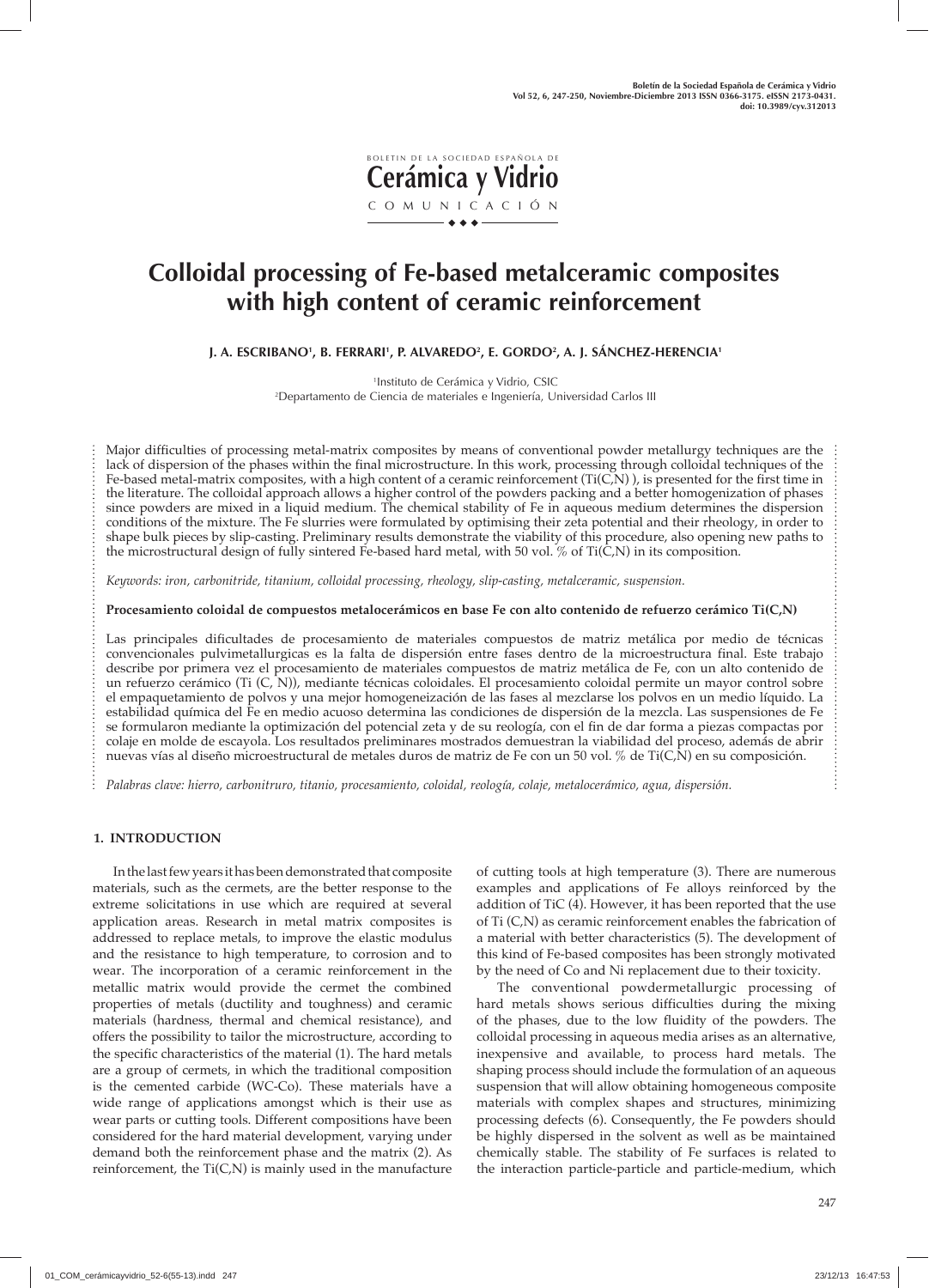determine surface oxidation as well as if networks among particles are attractive or repulsive. Therefore knowledge of the superficial behavior of powders in the suspension medium is a necessary requirement. In a polar medium, such as water, the surface of the non-oxide particles becomes charged due to oxidation/passivation and hydration phenomena, thus the balance between positive and negative sites depends on the electronegativity of the cation of the compound and the pH of the medium (7). The value of the surface charge of the particles (experimentally determined by the measurement of the zeta potential) will determine the behavior of the suspensions within a range of pH, so that to set flow conditions to cast the slurry, it is also necessary carry out a rheological study to optimize the solid content (8,9).

This manuscript describe the optimization of slurries composed by Fe and Ti(C,N) powders for the colloidal shaping of Fe-matrix cermets with a content of ceramic reinforcement as high as 50 vol. %. The slip casting has been proposed as shaping technique, since among colloidal processes, the slip casting is the method producing bulk pieces with higher packing densities. An organic molecule, as the citric acid, has been chosen as dispersant to stabilize the suspensions. The citric acid was chosen due to the affinity of the carboxyl groups with metals and its low molecular size, which reduces the water exclusion volume around the particle, and thereby allows preparing slurries with higher solid contents.

## **2. EXPERIMENTAL PROCEDURE**

As-received powders were, FeSM (Hugo Haeffner Gruppe, Germany) with 3.40 μm of average particle size, a specific surface area of 0.46  $\mathrm{m}^2/\mathrm{g}$  and 7.78g/cm<sup>3</sup> of density, and a  $50/50$  v/v TiC/TiN powder (Ti(C,N) Grade C, H.C. Starck GmbH ,Germany) with 2.44 μm of average particle size, a specific surface area of 3.00 m<sup>2</sup>/g and 5.10 g/cm<sup>3</sup> of density.

The suspensions for zeta potential measurements were formulated with a solid content of 0.1  $g/L$  in 10<sup>-2</sup>M KCl. The  $pH$  was adjusted using HTMA and  $HNO<sub>3</sub>$ . Measurements were carried out using a Zetasizer Nano ZS (Malvern, UK). Rheological behavior of slurries was determined using a Haake Mars rheometer (Thermo Scientific, Germany) with a double-cone plate fix of 60 mm of diameter and angle of 2º (DC60/2º). Test were performed in the control rate mode (CR) shearing from 0 to 1000  $s<sup>-1</sup>$  in 2 minutes, dwelling at 1000  $s<sup>-1</sup>$  for 1 minute and shearing down to 0  $s<sup>-1</sup>$  in 2 minutes. All tests were done at a constant temperature of  $23 \pm 0.5$  °C. For simplicity without losing significance, in the flow curves presented, only the down-ramps have been plotted.

The suspensions were casted in plaster-of-Paris molds. After drying, the slight contraction of the casted green pieces allows demolding, and then parts with high structural consistency were obtained. For the thermal treatment at 1450°C/1h in ultrahigh vacuum a Carbolite HVT 15/50/450 was used. The morphological characterization of the pieces was carried out by direct observation in a field-emission scanning electron microscopy (FE-SEM, TM-1000 microscope, Hitachi, Japan). The density of the green and sintered pieces was determinate by the Archimedes method in mercury and water, respectively.

#### **3. RESULT AND DISCUSSION**

Colloidal stability of powders of Fe and Ti(C,N) in aqueous media was determined by zeta potential measurements as a function of pH (figure 1). The Fe powders have an isoelectric point (i.e.p.) of pH 4, whereas the i.e.p. of the Ti (C, N) powder occurs at pH 2.4. For values of pH above the isoelectric point  $(i.e.p.),$  the surfaces of the Fe and Ti  $(C, N)$  are negative. Therefore, surfaces of both powders are negative for a wide range of pH. Moreover, both powders reach their highest absolute value of zeta potential for pH ranging 9-11. The surface charge achieved under these colloidal conditions could provide enough repulsion to prepare stable suspensions by a simple electrostatic mechanism.



Figure 1. Zeta potential vs. pH for powders of Ti(C,N) and Fe.

It is well known that particles of Fe become oxidized when they were in contact with a polar medium such as water (10). Under certain conditions, the oxidation can be restricted to the particle surface, avoiding the core corrosion and the total particle dissolution. In order to evidence the pH range where the surface passivation protects the particles core, 10 g/l suspensions of Fe were prepared in deionized water at different pH values, and filtered after 15 days. The wastewaters are shown in figure 2, where different colors can be seen



Figure 2. Picture of wastewater showing the Fe oxidation vs. pH.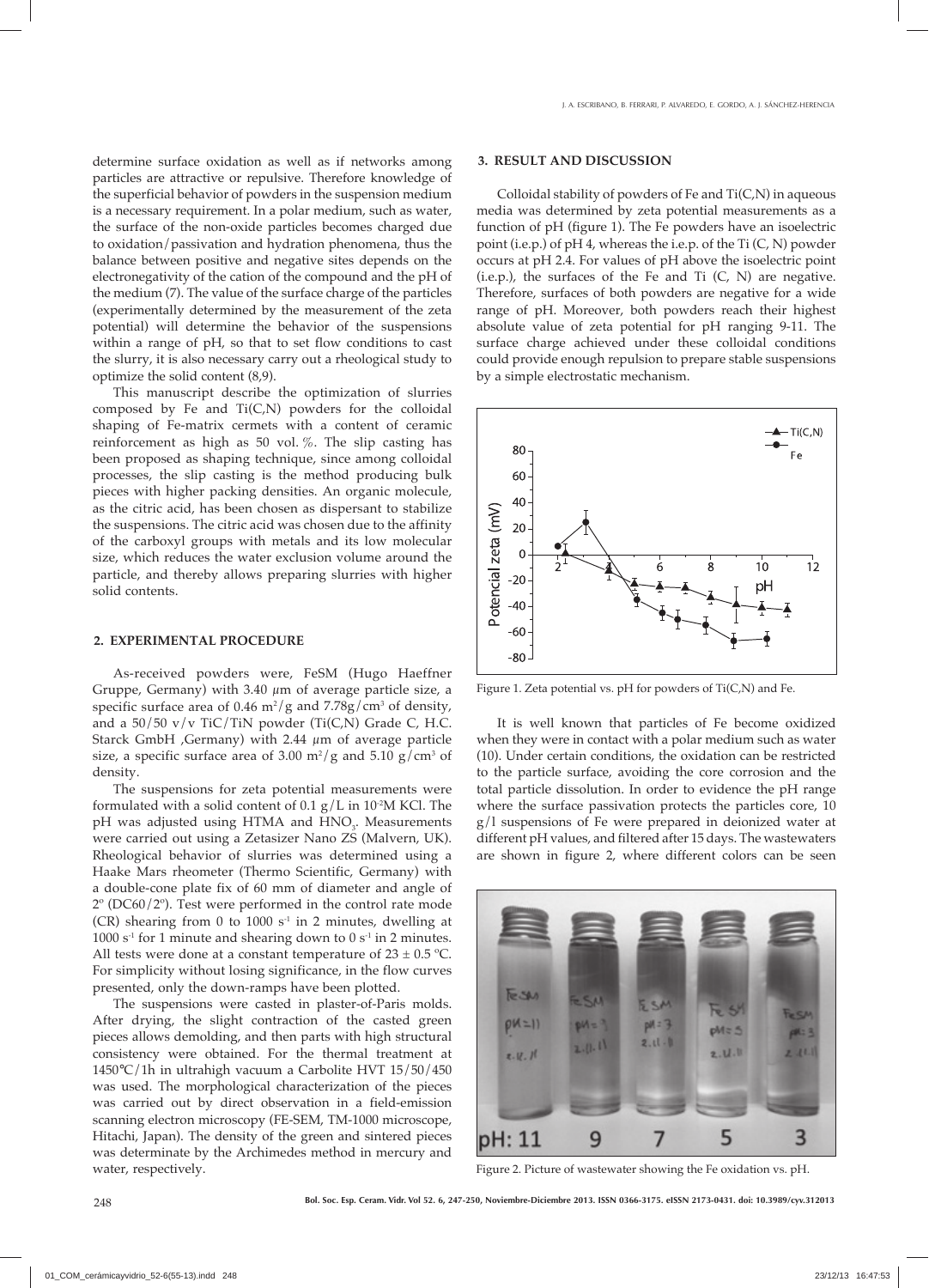

Figure 3. (a) Flow curves of 45 vol. % suspensions of Fe vs milling time, and (b) flow curves of 45 vol. % suspensions of Fe for citric acid concentrations of 0,0 wt.  $\%$ , 0,2 wt.  $\%$  and 0,6 wt.  $\%$ .

depending on the amount of  $Fe<sup>3+</sup>$  dissolved. The wastewater collected from the filtration of the suspension prepared at pH 11 shows a lower coloration, noting a lower or even inexistent Fe leaching if it is compared with the wastewater collected at other pH. Consequently, pH 11 was selected as working conditions in order to preserve the chemical stability of the system during processing.

Firstly, the rheology of Fe slurries was optimized in agreement with the selected homogenization process. Suspensions were prepared with a solids content of 45 vol. % at pH 11 adding HTMA, and were milled using nylon balls for times up to 240 min. Figure 3a shows the flow curves registered in the CR test. The Fe slurries exhibit a pseudoplastic behavior and the flow curves evidence the effect that the milling process has in the slurry fluidity. Milling contributes to break the soft agglomerates, which improves homogeneity and consequently, also the fluidity of the slurry. A minimum of viscosity was reaching for a milling time of 60 min, while for longer times of milling viscosity increases. In fact, for long milling times, Fe particles can be deformed by the impact of the milling balls and, modify the rheological behavior of the slurry.

After 60 min of ball-milling, the slurries stabilized at pH 11 has a viscosity below 10 mPa s for shear rates lower than 100 s<sup>-1</sup>. In order to improve stability and assure flow conditions of the slurries, citric acid was added and then, the slurry was



Figure 4. Flow curves of 45 wt.  $\%$  suspensions of Ti (C, N), Fe and Fe/ Ti  $(C,N)$  50/50 v/v stabilized adding 0.2 wt. % of citric acid.

milled for 60 min. To establish the optimum amount of the stabilizer, the rheology was determined as a function of the added citric acid. Figure 3b shows the flow curves of the Fe slurries prepared with 0.2 and 0.6 wt. % of citric acid, with respect to the amount of powder in the suspension. The flow curve of the slurry prepared without the stabilizer is also plotted, noting that, all curves evidence the pseudoplastic behavior of the Fe slurries. The viscosity decreases with the addition of citric acid, reaching a minimum at the 0,2 wt. % concentration of the stabilizer. Larger additions slightly increase the viscosity, due to the excess of citric acid dissolved in water that was not adsorbed onto the particle surface, which disturbs the slurry flow.

After determining the optimal conditions for the stabilization of Fe powders in aqueous medium, slurries of 100 % Fe, 100 % Ti(C,N) and a mixture Fe/Ti(C,N), were formulated. A similar amount of citric acid was added to stabilize the Ti(C,N) slurry. Then the slurry of ceramic powders was dispersed, and homogenized, by milling with  $\rm Si_{3}N_{4}$  balls. For the mixture, Fe and Ti(C,N) suspensions were prepared separately and later they were mixed to fit a composition of  $50/50$  v/v of Fe/Ti(C,N). Figure 4 shows the results of the rheological study for the mixture, compared to the slurries of the constituents. As can be observed the global behavior of the  $Fe/Ti(C,N)$  slurry is pseudoplastic, similar to the Fe slurry performance (figure 3b), but more viscous. The fluidity of the suspension becomes clearly influenced by the behavior of Ti(C,N), because of the irregular morphology of ceramic particles (Figure 5b). In fact, the Ti(C,N) slurry exhibits a thickening behavior, which is characteristic the flux of the suspensions of particles with a high shape factor and/or compounds with electrically unbalanced lattices (11).

Bulk pieces with a composition of  $50/50$  v/v of Fe/ Ti(C,N) were shaped by slip casting of slurries formulated as described above. After drying, the pieces were characterized by mercury porosimetry and SEM. In figure 5a and 5b, the SEM micrographs show the morphology of the starting powders and figure 5c shows the cross-section of the green bulk pieces of the cermet. The as-received powders of Fe and Ti(C,N) exhibit a completely different morphology. Even when powders are within a similar size range (the average particle size ranges from 2.44 to 3.40  $\mu$ m for Fe and Ti(C,N), respectively) and have a wide fraction of fines, the Fe